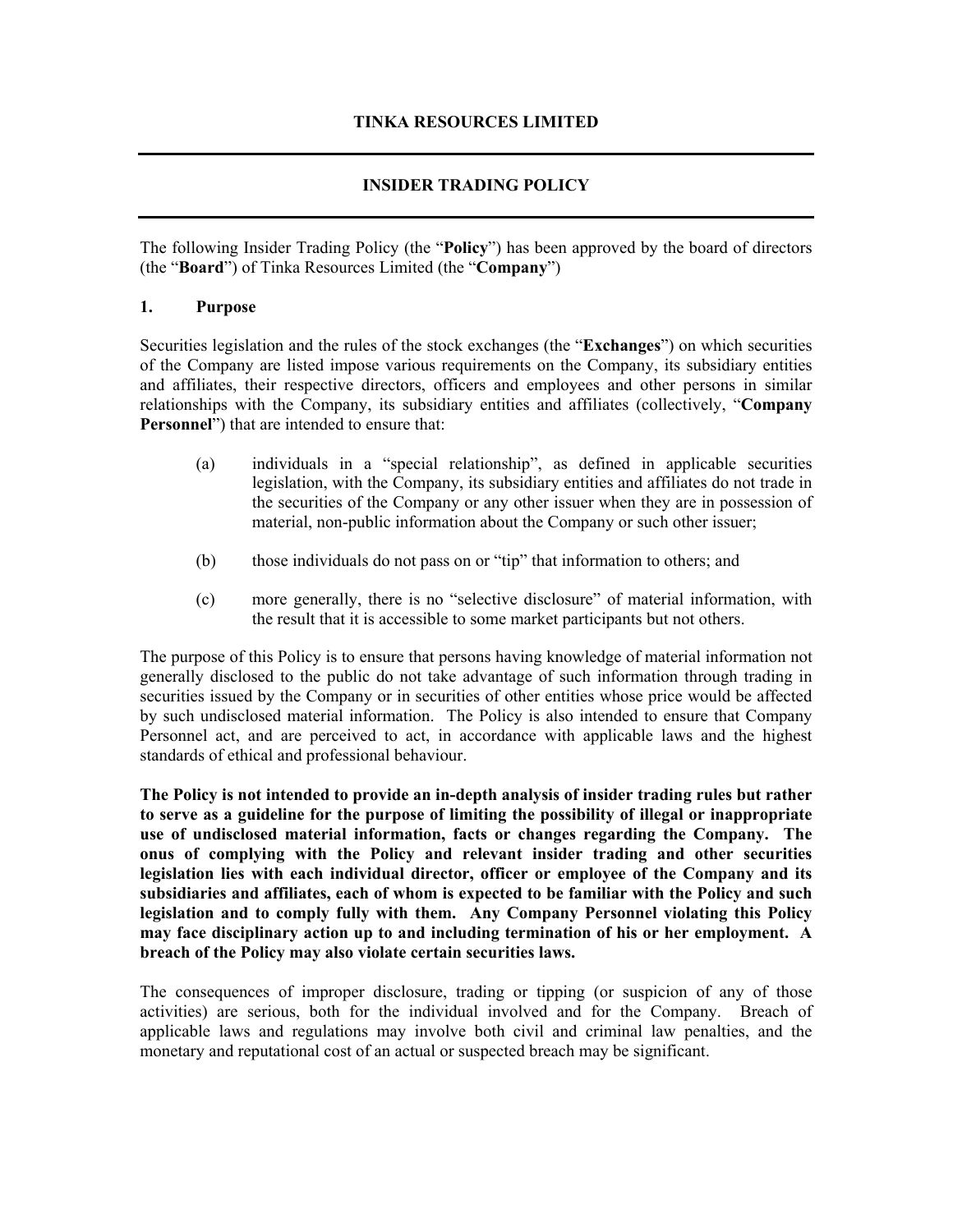#### **2. Application of the Policy**

The Policy applies to the Board, officers and employees of the Company or any of its insiders or affiliates (including subsidiaries) or associates of such persons, and to any other insider who may be in possession of, or have access to confidential, material information regarding to the Company. For the purposes of this Policy, the term "**employees**" includes all permanent, contract, secondment and temporary agency employees who are on long-term assignments with the Company as well as to consultants to the Company.

### **3. Trading Procedures for Directors, Officers and Employee**

In order to prevent insider trading violations, the following procedures must be followed by all directors, officers and employees of the Company or any of its insiders, affiliates (including subsidiaries) or associates:

- (a) **General Prohibition Against Using Material Information:** All directors, officers and employees of the Company who have knowledge of undisclosed material information relating to the Company are expressly prohibited from buying or selling or tipping someone else to buy or sell (or not to buy or sell), securities of the Company unless and until such information has been publicly disclosed and disseminated, notwithstanding that there may be an independent, justifiable reason for the trade. If this undisclosed material information relates to any other company with which the Company is negotiating or doing business, you may not trade in the securities of such company on the basis of such information, nor may you communicate such information to others.
- (b) **Family Members:** This prohibition applies to family members and others living in your household who gain access to or become aware of undisclosed material information relating to the Company. You are also responsible for their compliance.
- (c) **Timing of Transactions:** As a general rule, if you know of material information relating to the Company or its business, you should not engage in any transactions relating to securities of the Company until the next trading day after the material information is publicly disclosed by news release.
- (d) **Blackout Periods:** Directors, officers and employees of the Company who have access to undisclosed material information relating to the Company or its business in the normal performance of their duties are subject to "blackout periods" during which they will be prohibited from trading in securities of the Company. For further clarity, however, the Company does not deem exercises of options or warrants a "trade" and will permit a director, officer or employee to undertake an intra-company exercise during a blackout period for so long as the exercise is carried out entirely between such holder and the Company and such exercise does not involve a sale in the market during the blackout period.

For further information on "blackout periods", see section 3.6 of the Company's Corporate Disclosure Policy. All directors, officers and employees who are made aware of a "blackout period" are prohibited from communicating (tipping) internally or externally to anyone else that the Company is subject to a "blackout period". Exceptions to the prohibition against trading during "blackout periods"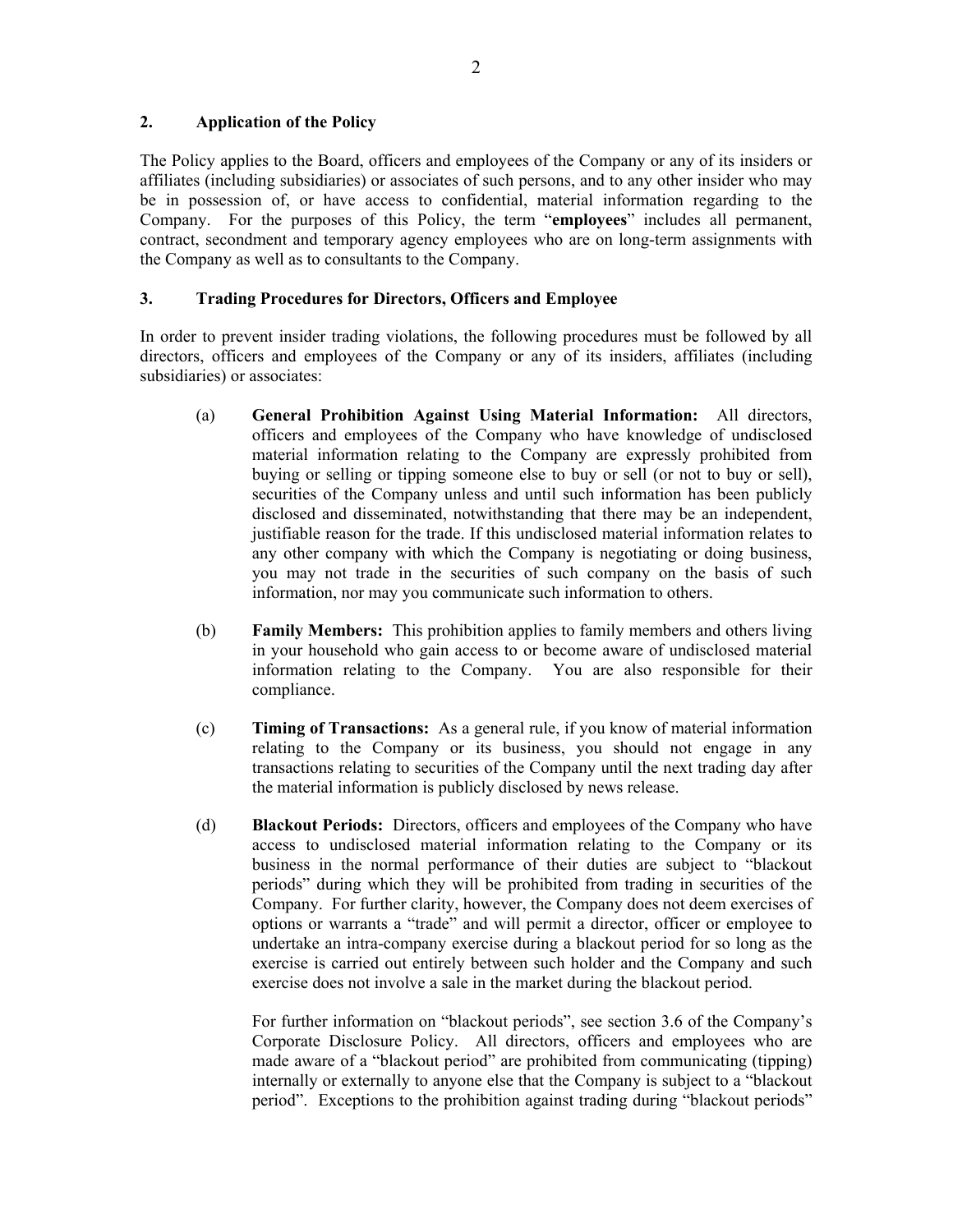may only be made with the prior approval of the Chief Executive Officer or his designate after consultation with legal counsel.

# **4. Statutory or Regulatory Trading Restrictions**

The provisions of this Policy will be supplemented by any greater prohibitions or restrictions prescribed by any applicable laws, regulations or other instruments. Any Company Personnel uncertain whether other prohibitions or restrictions apply should consult with the Company's Chief Executive Officer.

# **5. Insider Reporting**

Under Canadian securities laws, Reporting Insiders (as defined in applicable securities legislation) are required to disclose to applicable regulatory authorities the fact of becoming a Reporting Insider. Thereafter, a Reporting Insider is required to disclose any change in direct or indirect beneficial ownership of, or control or direction over securities and any change in any interest in, or right or obligation associated with, a related financial instrument. Reporting Insiders must file an insider report electronically through the "System for Electronic Disclosure by Insiders" ("**SEDI**"), usually within five days after the trade occurs.

Reporting Insiders are solely responsible for filing their own insider reports through SEDI. Should any Reporting Insider have any questions regarding insider reporting obligations, the Reporting Insider is encouraged to contact the Corporate Secretary.

# **6. Questions**

Any questions regarding the Policy should be directed to either of the Designated Officers named in the Corporate Disclosure Policy.

# *This Policy was last updated on July 24, 2014.*